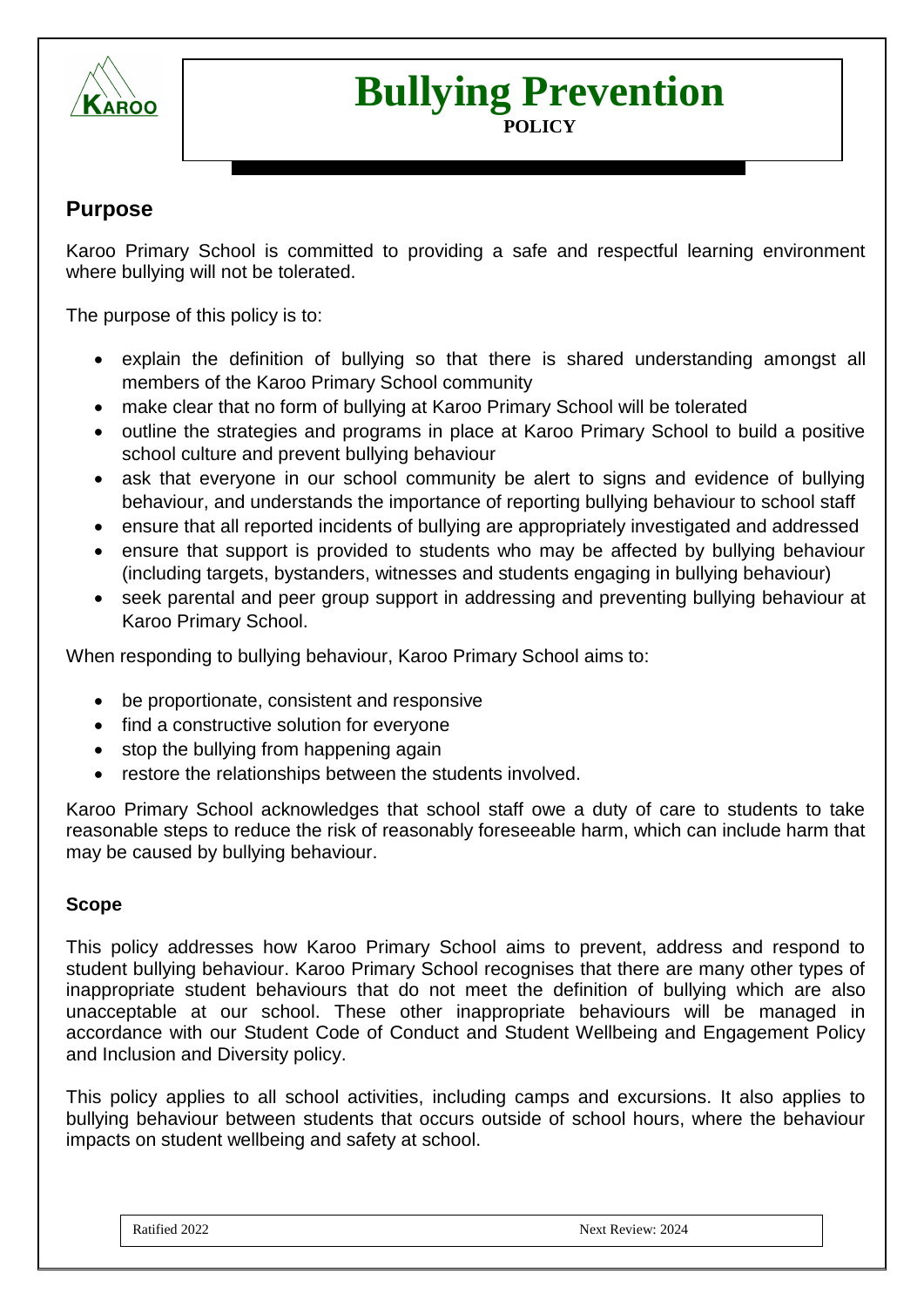## **Definitions:**

# **Bullying**

In 2018 the Education Council of the Council of Australian Governments endorsed the following definition of bullying for use by all Australian schools:

*Bullying is an ongoing and deliberate misuse of power in relationships through repeated verbal, physical and/or social behaviour that intends to cause physical, social and/or psychological harm. It can involve an individual or a group misusing their power, or perceived power, over one or more persons who feel unable to stop it from happening.*

*Bullying can happen in person or online, via various digital platforms and devices and it can be obvious (overt) or hidden (covert). Bullying behaviour is repeated, or has the potential to be repeated, over time (for example, through sharing of digital records)*

*Bullying of any form or for any reason can have immediate, medium and long-term effects on those involved, including bystanders. Single incidents and conflict or fights between equals, whether in person or online, are not defined as bullying.* 

Bullying has three main features:

- It involves a misuse of power in a relationship
- It is ongoing and repeated, and
- It involves behaviours that can cause harm.

There are four main types of bullying behaviour:

- Physical examples include hitting, pushing, shoving or intimidating or otherwise physically hurting another person, damaging or stealing their belongings. It includes threats of violence.
- Verbal/written examples include name-calling or insulting someone about an attribute, quality or personal characteristic.
- Social (sometimes called relational or emotional bullying) examples include deliberately excluding someone, spreading rumours, sharing information that will have a harmful effect on the other person and/or damaging a person's social reputation or social acceptance.
- Cyberbullying any form of bullying behaviour that occurs online or via a mobile device. It can be verbal or written, and can include threats of violence as well as images, videos and/or audio.

Bullying can be a form of racism, sexism, homophobia, transphobia or other type of social prejudice when the behaviour is targeted at an individual or group because of a personal characteristic, such as race, religion, sex, sexual orientation, gender identity or disability. For further information about bullying, refer to: [Bully Stoppers \(education.vic.gov.au\)](https://www.education.vic.gov.au/about/programs/bullystoppers/Pages/default.aspx) and the Department's [Bullying Prevention and Response](https://www2.education.vic.gov.au/pal/bullying-prevention-response/policy) policy on the Policy and Advisory Library.

#### **Other distressing and inappropriate behaviours**

Many distressing and inappropriate behaviours may not constitute bullying even though they are unpleasant. Students who are involved in or who witness any distressing and inappropriate behaviours should report their concerns to school staff and our school will follow our Student Wellbeing and Engagement Policy and/or this Bullying Prevention Policy where the behaviour constitutes bullying.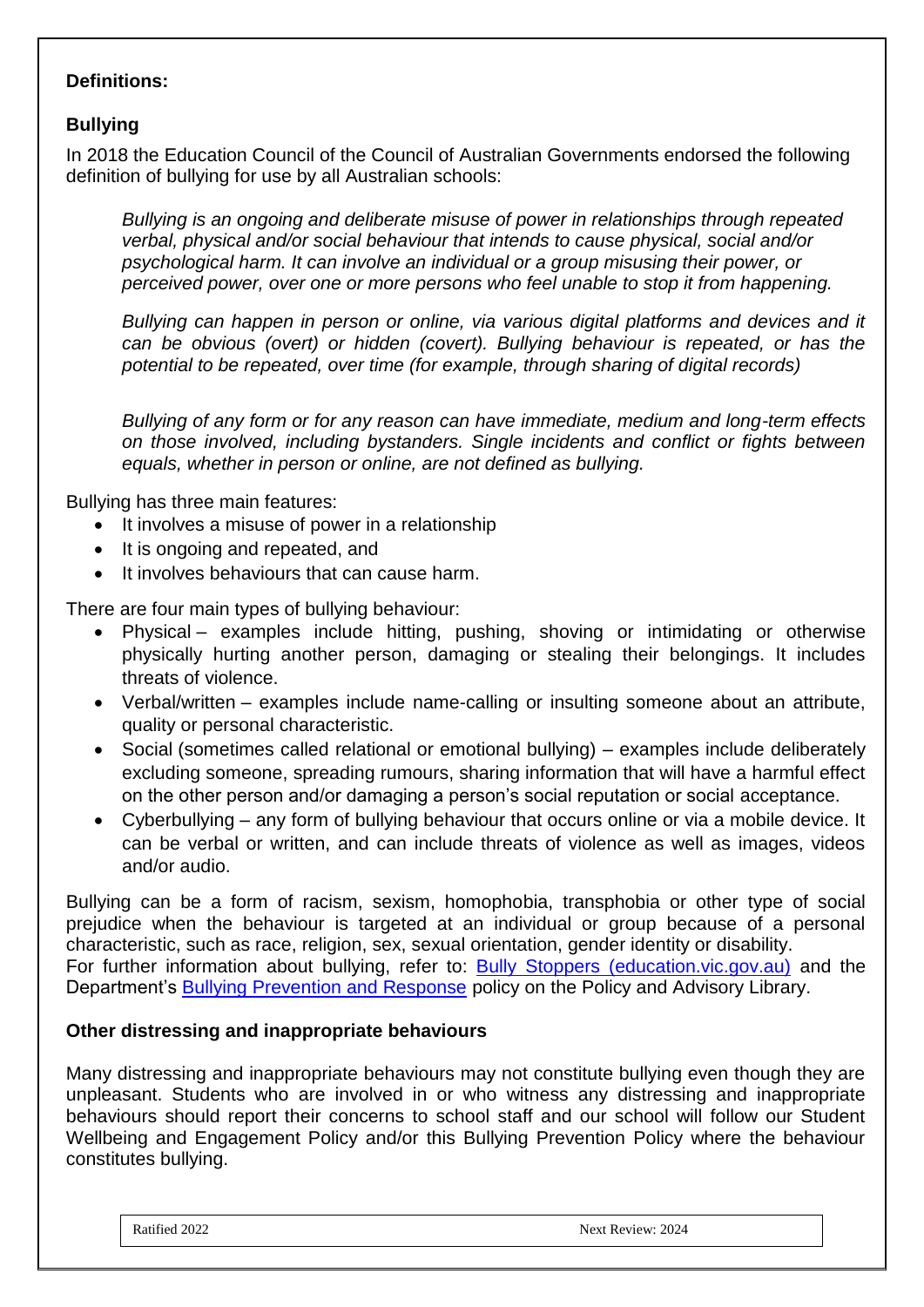*Mutual conflict* involves an argument or disagreement between people with no imbalance of power. In incidents of mutual conflict, generally, both parties are upset and usually both want a resolution to the issue. Unresolved mutual conflict can develop into bullying if one of the parties targets the other repeatedly in retaliation.

*Social rejection or dislike* is not bullying unless it involves deliberate and repeated attempts to cause distress, exclude or create dislike by others.

*Single-episode acts* of nastiness or physical aggression are not the same as bullying. However, single episodes of nastiness or physical aggression are not acceptable behaviours at our school and may have serious consequences for students engaging in this behaviour. Karoo Primary School will use its Student Wellbeing and Engagement Policy to guide a response to single episodes of nastiness or physical aggression.

*Harassment* is language or actions that are demeaning, offensive or intimidating to a person. It can take many forms, including sexual harassment and disability harassment.

*Discrimination* is behaviour that treats someone unfavourably because of a personal characteristic (for example, race, religious belief or activity, disability, sex or intersex status, gender identity or sexual orientation).

Discrimination, harassment, and any other inappropriate behaviour is not tolerated at our school and there may be serious consequences for students engaging in this behaviour. This includes any form of racism, religious or disability discrimination, sexism, homophobia, transphobia, or any other behaviour that targets an individual or group. Further information about discrimination and harassment, including definitions, is set out in our Inclusion and Diversity Policy.

## **Bullying Prevention**

Karoo Primary School has a number of programs and strategies in place to build a positive and inclusive school culture and relationships to promote wellbeing. We strive to foster a school culture that prevents bullying behaviour by modelling, encouraging and teaching behaviour that demonstrates acceptance, kindness and respect.

Bullying prevention at Karoo Primary School is proactive and is supported by research that indicates that a whole school, multifaceted approach is the most effect way to prevent and address bullying. At our school:

- We identify and implement evidence-based programs and initiatives from the [Schools](https://www.education.vic.gov.au/school/teachers/health/mentalhealth/mental-health-menu/Pages/Menu.aspx?Redirect=1)  [Mental Health Menu](https://www.education.vic.gov.au/school/teachers/health/mentalhealth/mental-health-menu/Pages/Menu.aspx?Redirect=1) that are relevant to preventing and addressing bullying and help us to build a positive and inclusive school climate.
- We strive to build strong partnerships between the school, families and the broader community that means all members work together to ensure the safety of students.
- We participate in the Respectful Relationships initiative, which aims to embed a culture of respect and equality across our school.
- We celebrate the diverse backgrounds of members of our school community and teach multicultural education, including Aboriginal History, to promote mutual respect and social cohesion.
- We participate in the Safe Schools program to help us foster a safe environment that is supportive and inclusive of LGBTIQ+ students.
- Teachers are encouraged to incorporate classroom management strategies that discourage bullying and promote positive behaviour.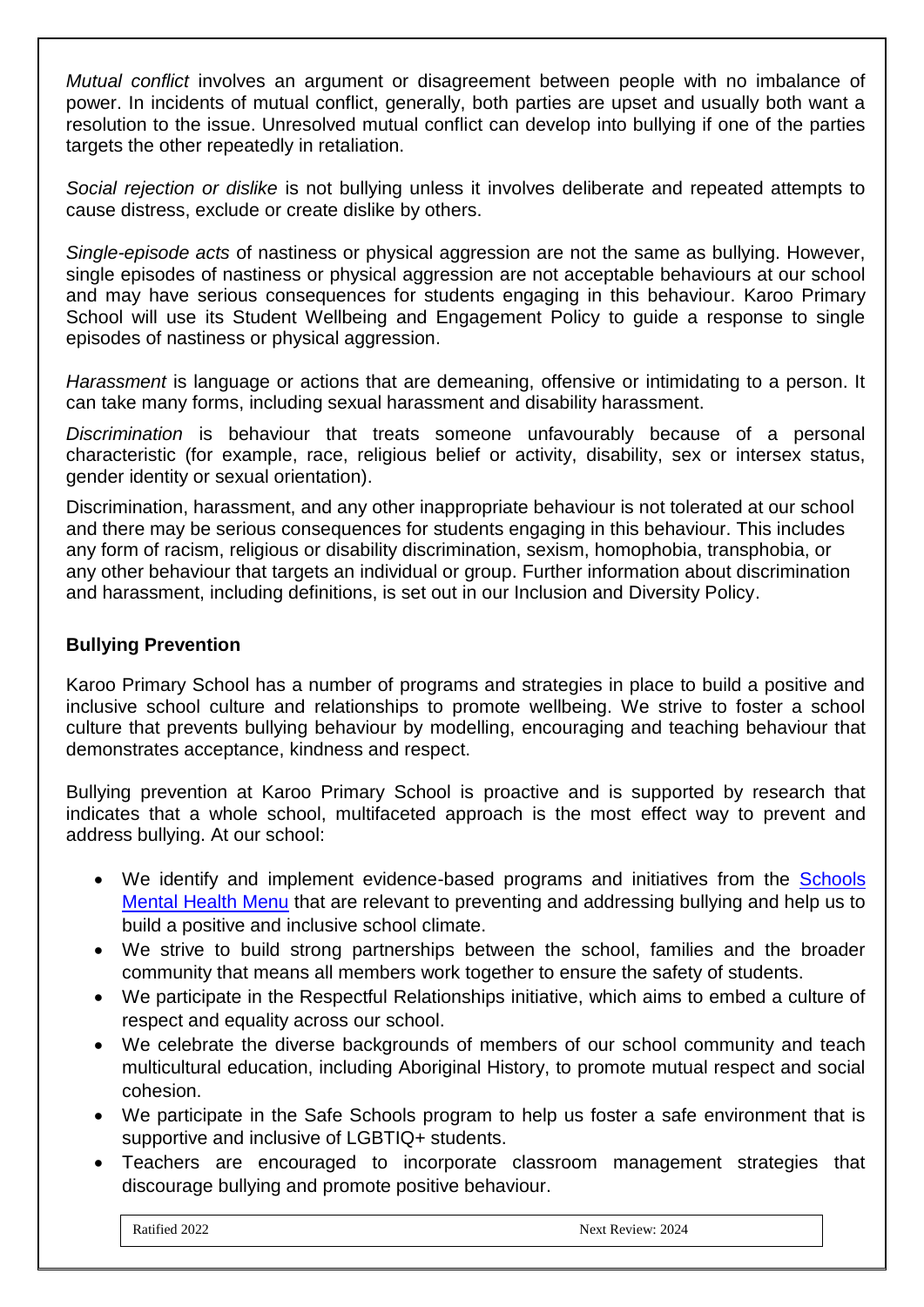- A range of year level incursions and programs are planned for each year to raise awareness about bullying and its impacts.
- In the classroom, our social and emotional learning curriculum teaches students what constitutes bullying and how to respond to bullying behaviour assertively. This promotes resilience, assertiveness, conflict resolution and problem solving.
- We promote upstander behaviour as a way of empowering our students to positively and safely take appropriate action when they see or hear of a peer being bullied.
- The Buddy and PLAY leaders program encourage positive relationships between students in different year levels. We seek to empower students to be confident communicators and to resolve conflict in a non-aggressive and constructive way.
- Students are encouraged to look out for each other and to talk to teachers and older peers about any bullying they have experienced or witnessed.

For further information about our engagement and wellbeing initiatives, please see our Student Wellbeing and Engagement policy.

# **Incident Response**

# **Reporting concerns to Karoo Primary School**

Bullying is not tolerated at our school. We ensure bullying behaviour is identified and addressed with appropriate and proportionate consequences. All bullying complaints will be taken seriously and responded to sensitively.

Students who may be experiencing bullying behaviour, or students who have witnessed bullying behaviour, are encouraged to report their concerns to school staff or another trusted adult as soon as possible.

Our ability to effectively reduce and eliminate bullying behaviour is greatly affected by students and/or parents and carers reporting concerning behaviour as soon as possible, so that the responses implemented by Karoo Primary School are timely and appropriate in the circumstances.

We encourage students to speak to their own teacher or Year level leader. However, students are welcome to discuss their concerns with any trusted member of staff including other teachers, wellbeing staff, school social worker.

Parents or carers who develop concerns that their child is involved in, or has witnessed bullying behaviour at Karoo Primary School should contact the Wellbeing Leader, Robyn Mowat and/or Assistant Principal, Ashley Kuusela and/or Principal, Danielle Heatley, by phone on 9759 6222 or by email at [karoo.ps@education.vic.gov.au.](mailto:karoo.ps@education.vic.gov.au)

## **Investigations**

When notified of alleged bullying behaviour, school staff are required to:

- 1. record the details of the allegations in Compass and
- 2. inform relevant staff involved, i.e. the relevant Year Level Coordinator, Student Wellbeing Team, Assistant Principal, Principal.

The Wellbeing leader / Leadership is responsible for investigating allegations of bullying in a timely and sensitive manner. To appropriately investigate an allegation of bullying, the Wellbeing leader/Leadership may:

REFERENCES:

Ratified 2022 Next Review: 2024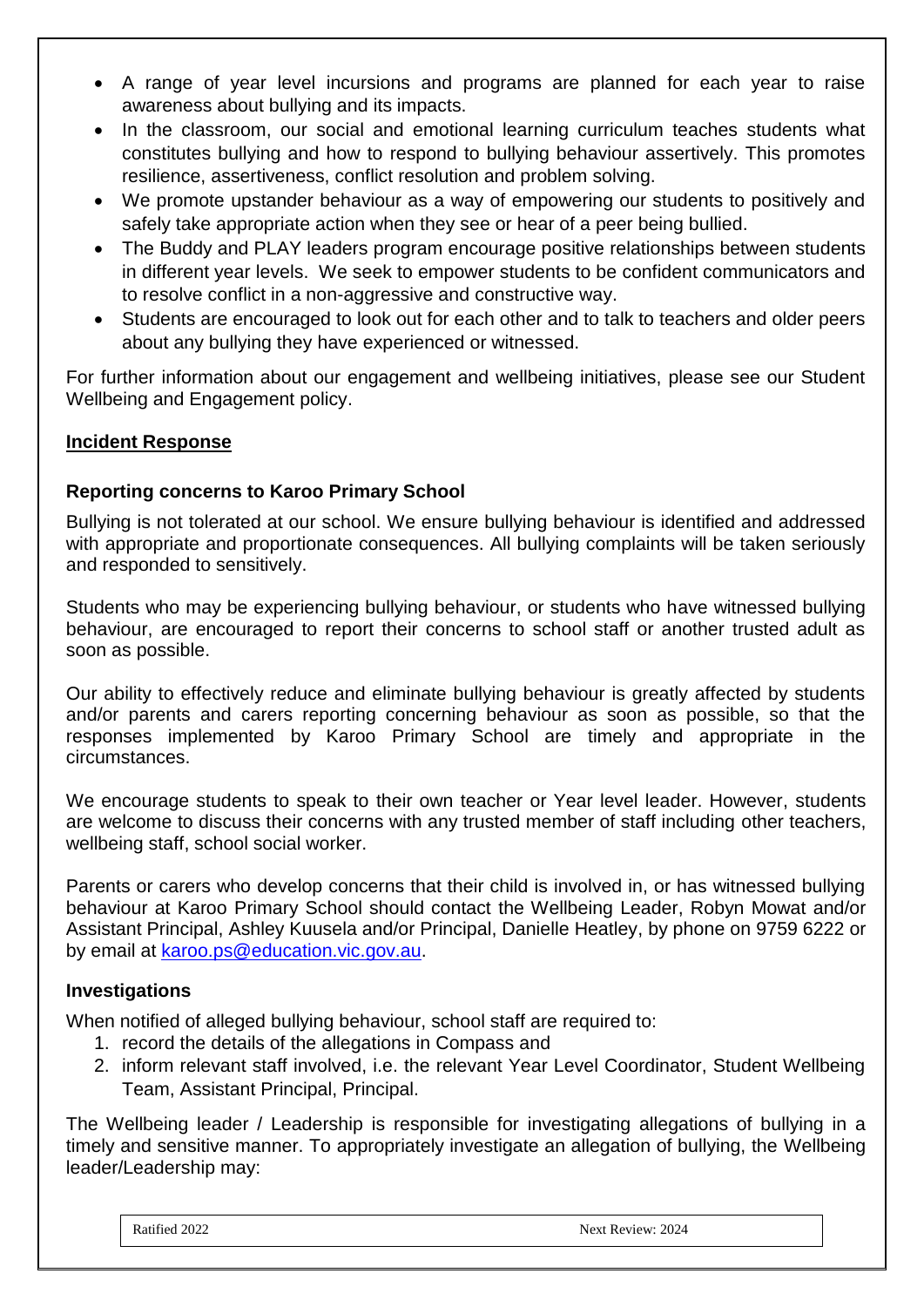- speak to the those involved in the allegations, including the target/s, the students allegedly engaging in bullying behaviour/s and any witnesses to the incidents
- speak to the parent/carer(s) of the students involved
- speak to the teachers of the students involved
- take detailed notes of all discussions for future reference
- obtain written statements from all or any of the above.

All communications with the Wellbeing leader / leadership in the course of investigating an allegation of bullying will be managed sensitively. Investigations will be completed as quickly as possible to allow for the behaviours to be addressed in a timely manner.

The objective of completing a thorough investigation into the circumstances of alleged bullying behaviour is to determine the nature of the conduct and the students involved. A thorough understanding of the alleged bullying will inform staff about how to most effectively implement an appropriate response to that behaviour.

Serious bullying, including serious cyberbullying, is a criminal offence and may be referred to Victoria Police. For more information, see: [Brodie's Law.](http://www.education.vic.gov.au/about/programs/bullystoppers/Pages/advicesheetbrodieslaw.aspx)

### **Responses to bullying behaviours**

When Leadership staff have sufficient information to understand the circumstances of the alleged bullying and the students involved, a number of strategies may be implemented to address the behaviour and support affected students in consultation with Student Wellbeing Team, teachers, Student Support Services, Assistant Principal, Principal as well as Department of Education and Training specialist staff.

There are a number of factors that will be considered when determining the most appropriate response to the behaviour. When making a decision about how to respond to bullying behaviour, Karoo Primary School will consider:

- the age, maturity and individual circumstances of the students involved
- the severity and frequency of the bullying, and the impact it has had on the target student
- whether the student/s engaging in bullying behaviour have displayed similar behaviour before
- whether the bullying took place in a group or one-to-one context
- whether the students engaging in bullying behaviour demonstrates insight or remorse for their behaviour
- the alleged motive of the behaviour.

The Principal / Assistant Principal and/or staff delegate may implement all, or some of the following responses to bullying behaviours:

- Offer wellbeing support, including referral to the Student Wellbeing Team, Student Support Services:
	- $\circ$  the target student or students
	- $\circ$  the students engaging in the bullying behaviour
	- o affected students, including witnesses and/or friends of the target student.
- Facilitate a restorative practice meeting with all or some of the students involved. The objective of restorative practice is to repair relationships that have been damaged by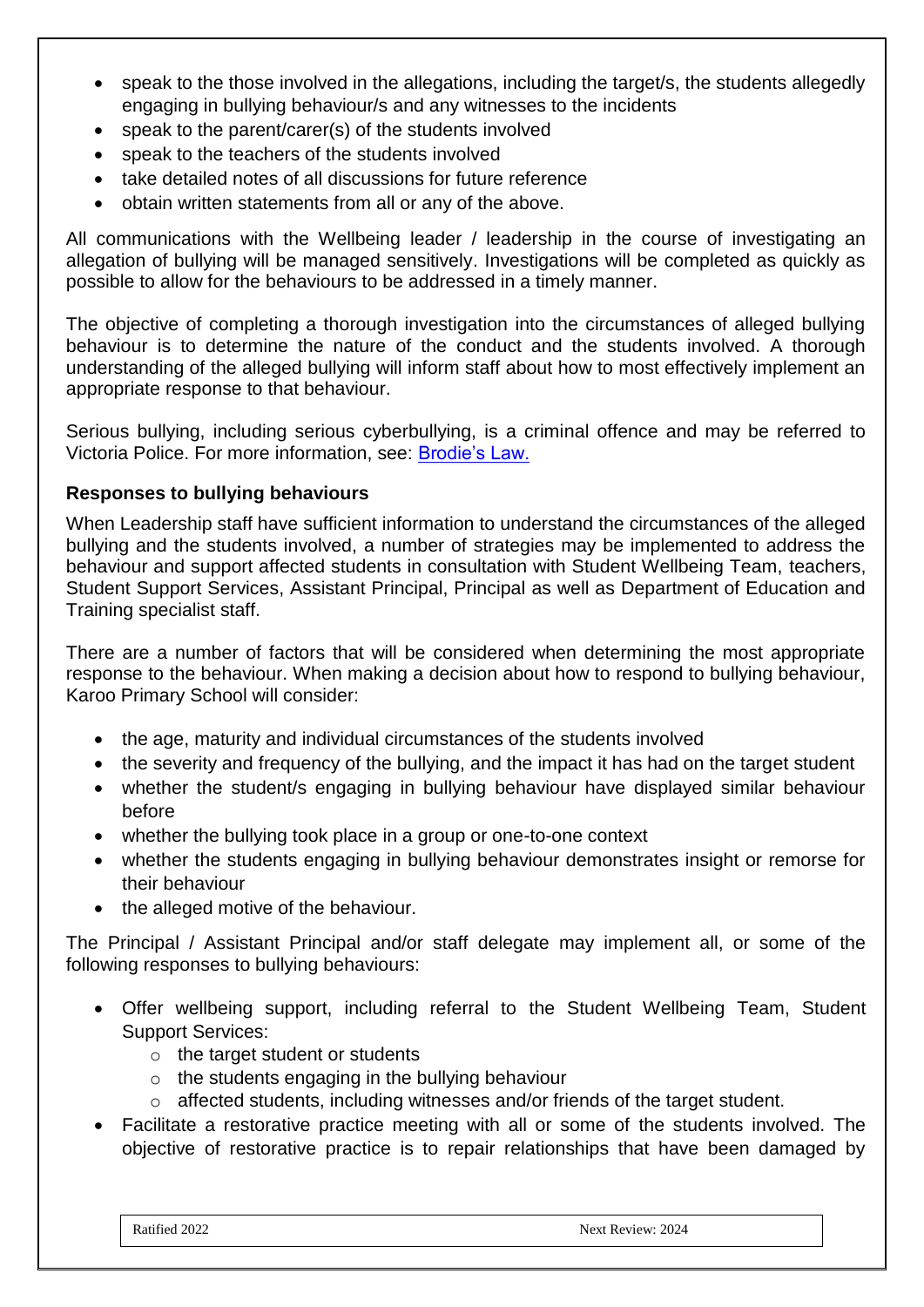bringing about a sense of remorse and restorative action on the part of the person who has bullied someone and forgiveness by the person who has been bullied.

- Facilitate a mediation between some or all of the students involved to help to encourage students to take responsibility for their behaviour and explore underlying reasons for conflict or grievance. Mediation is only suitable if all students are involved voluntarily and demonstrate a willingness to engage in the mediation process.
- Facilitate a process using the Support Group Method, involving the target student(s), the students engaging in bullying behaviour and a group of students who are likely to be supportive of the target(s).
- Implement a Method of Shared Concern process with all students involved in the bullying.
- Facilitate a Student Support Group meeting and/or Behaviour Support Plan for affected students.
- Prepare a Safety Plan or Individual Management Plan restricting contact between target and students engaging in bullying behaviour.
- Provide discussion and/or mentoring for different social and emotional learning competencies of the students involved, including connect affected students with an older Student Mentor, resilience programs etc.
- Monitor the behaviour of the students involved for an appropriate time and take follow up action if necessary.
- Implement cohort, year group, or whole school targeted strategies to reinforce positive behaviours, for example class sessions with the Wellbeing officer.
- Implement proportionate disciplinary consequences for the students engaging in bullying behaviour, which may include removal of privileges, detention, suspension and/or expulsion consistent with our Student Wellbeing and Engagement policy, the Ministerial Order on Suspensions and Expulsions and any other relevant Department policy.

Karoo Primary School understands the importance of monitoring and following up on the progress of students who have been involved in or affected by bullying behaviour. Where appropriate, school staff will also endeavour to provide parents and carers with updates on the management of bullying incidents.

Wellbeing leader / Leadership are responsible for maintaining up to date records of the investigation of and responses to bullying behaviour.

# **Communication**

This policy will be communicated to our school community in the following ways

- Available publicly on our school's website
- Included in staff induction processes
- Included in our staff handbook/manual
- Discussed at staff briefings/meetings as required
- Included as annual reference in school newsletter
- Made available in hard copy from school administration upon request

#### **Further information and Resources**

This policy should be read in conjunction with the following school policies: